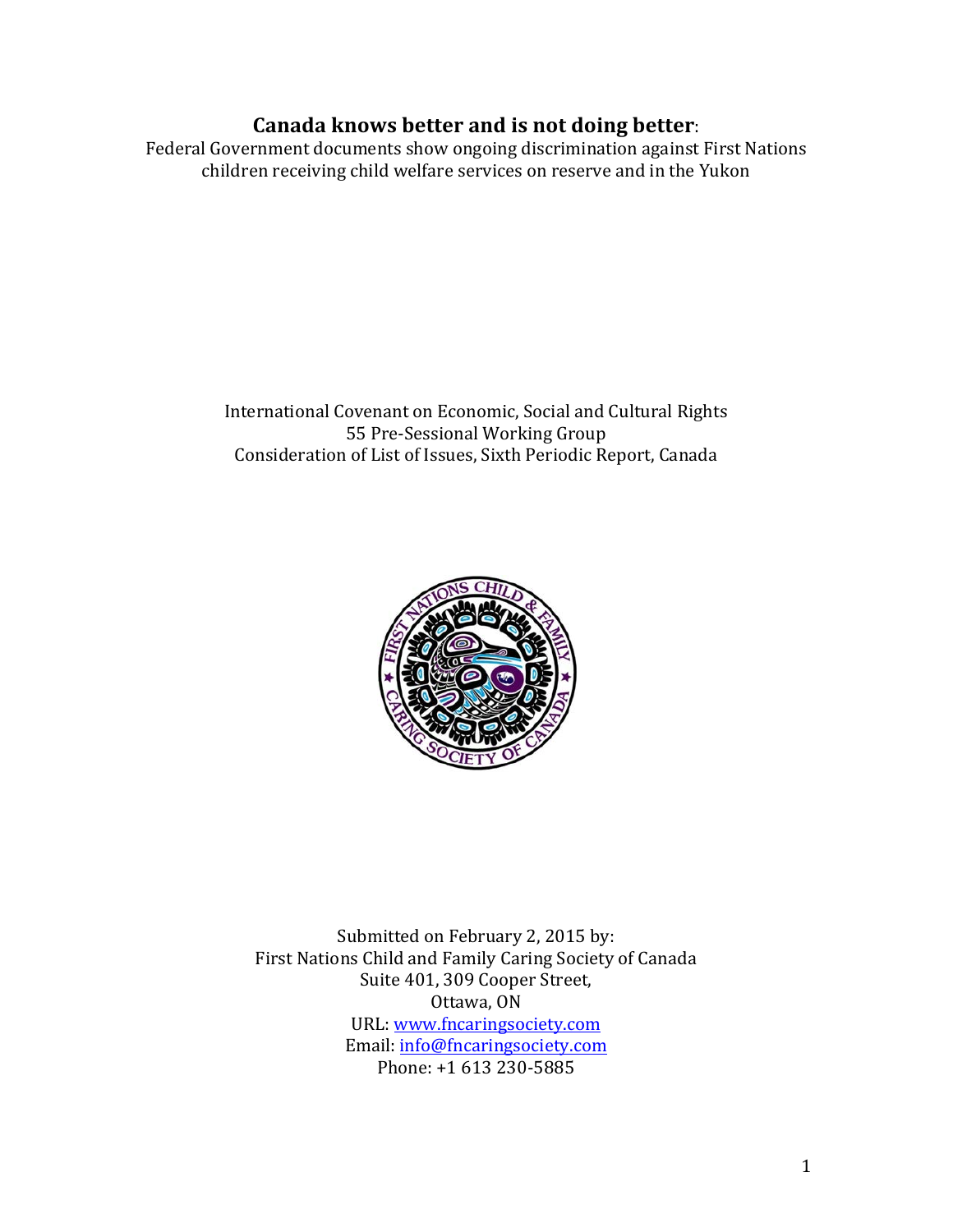## **Introduction**

First Nations<sup>1</sup> children are dramatically over-represented amongst children being removed from their families and being placed in child welfare care. Researchers from the Canadian Incidence Study on Child Abuse and Neglect report that First Nations children are 12.4 times more likely to be placed via court order than other children. Factors contributing to the over-representation include poverty, poor housing, substance misuse related to multi-generational colonial harm and inequitable child and family services, particularly the lack of prevention services, on reserves. Canada's failure to provide equitable and culturally based child and family services to ensure the 163,000 children on reserve and their families have an equitable chance to raise their children is contrary to Articles 2 and 10 of the Covenant.

In 2007, the Assembly of First Nations and the First Nations Child and Family Caring Society (the Caring Society) filed a complaint pursuant to the *Canadian Human Rights Act* alleging that Canada's flawed and inequitable provision of First Nations child and family services was discriminatory on the basis of race and national ethnic origin. The complaint was filed after the federal government failed to address inequalities that contributed to First Nations children being removed from their families due to a lack of prevention supports. Over the next 8 years, the federal government would spend millions of dollars in its numerous unsuccessful attempts to get the case dismissed on jurisdictional grounds before hearings began before the Canadian Human Rights Tribunal (CHRT) in February of 2013. Although it is not mentioned in Canada's country report submitted to the Committee on Economic, Social and Cultural Rights, this historic case marks the first time in history that the Canadian government has been held to account for its contemporary treatment of First Nations children before a body that can make a legally binding determination of discrimination and order an enforceable remedy and is expected to set an important legal precedent to address inequalities in First Nations education, health and housing. By the time hearings concluded in October of 2014, over 500 documents were filed as evidence and 25 witnesses testified. The CHRT is expected to issue its ruling in the spring of 2015 (for further information and full copies of the legal documents and submissions see www.fnwitness.ca)

The right for families to raise children in keeping with their culture and traditions free of discrimination is a cornerstone of international law as codified in the United Nations Convention on the Rights of the Child, the Universal Declaration on Human Rights, the Declaration on the Rights of Indigenous Peoples and the Covenant on Economic, Social and Cultural Rights. Canada arguably has a higher obligation to ensure First Nations families fully enjoy these rights given the Government of Canada's destructive role in separating First Nations children from their families

 

 $1$  According to the Federal Government definition of Aboriginal peoples in Canada, there are three Aboriginal groups: Inuit, Métis and First Nations.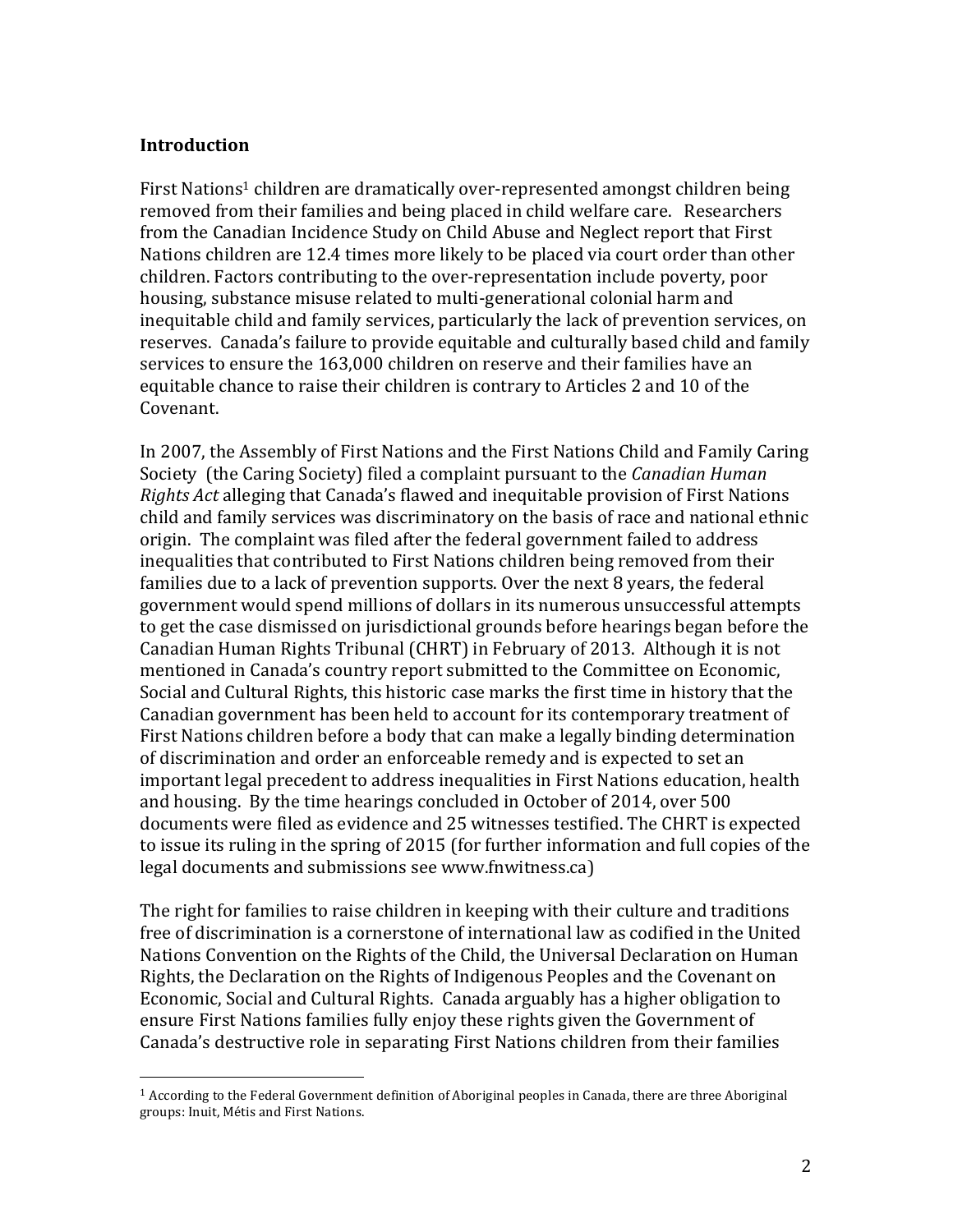during the residential school era. Unfortunately, as evidenced by the Government of Canada's own documents, First Nations families continue to experience government sourced discrimination via flawed and inequitable federal child and family services funding programs that contribute to the dramatic over-representation of First Nations children in care. This submission discusses some of the government's own documents filed as evidence at the Tribunal within the context of its obligations pursuant to the Covenant on Economic, Social and Cultural Rights with an emphasis on Canada's failure to observe its obligations under Articles 2 and 10.

## **Canada's provision of Discriminatory First Nations Child and Family Services**

The government of Canada requires First Nations on reserve to operate child and family services agencies pursuant to provincial/territorial child welfare laws. The federal government through the Department of Aboriginal Affairs and Northern Development Canada (AANDC) controls and funds First Nations child and family service agencies whilst the provinces provide these functions to other Canadians. As the Auditor General of Canada (2008, 2011) has repeatedly noted, the federal government's provision of these services is flawed and inequitable. The federal government relies on three funding regimes to provide First Nations child and family services on reserve. The oldest is the 1965 Indian Welfare Agreement (65 Agreement). It is generally regarded as the most effective of all federal government child and family service regimes. However, the Auditor General of Canada (2008) found this approach to be inequitable and it only applies in Ontario. Federal Government employee evidence at the Canadian Human Rights Tribunal notes that the 65 Agreement reimburses based on the 1978 version of Ontario child welfare legislation and has not been updated since. The result is that some First Nations children and families in Ontario receive no prevention services to keep their children safely at home and statutory provisions in the current Ontario child welfare act such as the requirement for band representatives are not funded at all. The model does not account for the needs of First Nations families and does not explicitly contain a formula adjustment to provide culturally based services (Canadian Human Rights Commission, 2014; First Nations Child and Family Caring Society of Canada, 2014).

A model known as Directive 20-1 was developed in 1989 and has remained relatively unchanged since. It is applied in British Columbia, New Brunswick, Newfoundland and Labrador and the Yukon. Directive 20-1 is formula driven and does not adjust for variances in provincial legislation, First Nations cultures or the needs of families. It has been the subject of two in depth reviews commissioned by the federal government (McDonald & Ladd, 2000; Loxley et al.., 2005) and review by the Auditor General of Canada (2008, 2011). All of these reviews found the funding to be inequitable and flawed. This passage taken from the Department of Indian Affairs Canada's website (now known as Aboriginal Affairs and Northern Development Canada) in 2007 summarizes the Department's views of Directive 20-1 (emphasis added):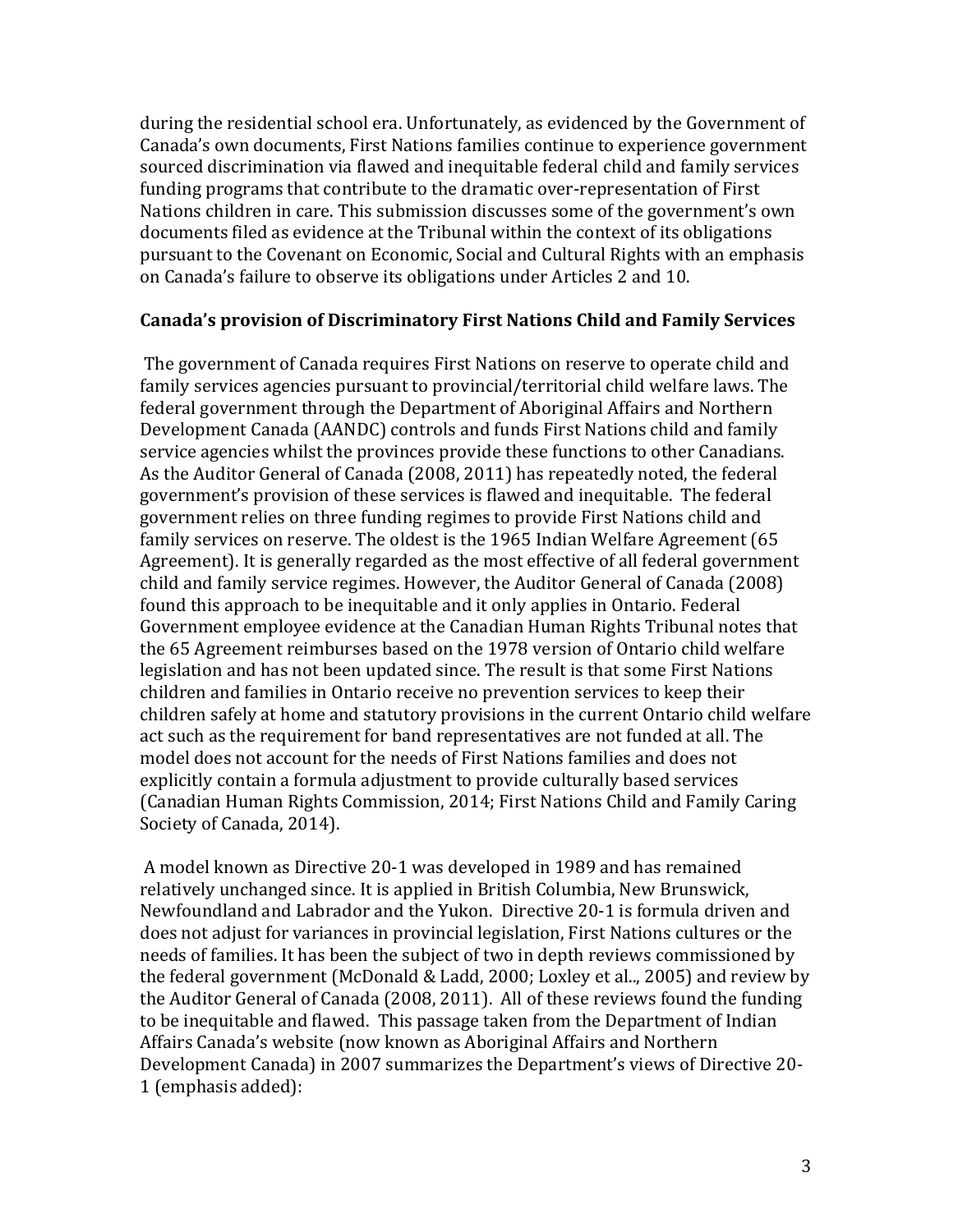Changes in landscape: Provinces and Territories have introduced new policy approaches to child welfare and a broader continuum of services and programs that First Nations Child and Family Services must deliver to retain their provincial mandates as service providers. However, the current federal funding approach to child and family services has not let First Nations Child and Family Service Agencies keep pace with the provincial and territorial policy changes, and therefore, the First Nations Child and Family Service Agencies are unable to deliver a full continuum of services offered by the provinces and territories to other Canadians. A fundamental change in the funding approach of First Nations Child and Family Service Agencies to child welfare is required in order to reverse the growth rate of children coming into care and in order for the agencies to meet their mandated responsibilities. (Indian and Northern Affairs Canada, 2007)

As this passage makes clear, the Government of Canada clearly knows about the inequalities in Directive 20-1 and links it directly to the growth of children in care and yet Directive 20-1 continues to be implemented in three provinces and one territory. There has been no increase in prevention services in Directive 20-1 in 24 years and no increase to keep up with cost of living for 20 years. The Government of Canada claimed it had remedied some of the flaws in Directive 20-1 by rolling out what one federal government employee termed "Directive 20-1 plus" however further investigation revealed that the 'plus' simply amounted to not reducing the allotment of funding provided under the Directive versus increasing it.

The final model used by the federal government for its provision of First Nations child and family services is known as the Enhanced Prevention Focused Approach (EPFA). EPFA was originally rolled out in Alberta in 2007 and has since been provided to Manitoba, Quebec, PEI and Saskatchewan. As the Auditor General of Canada (2008) and AANDC's own policy manual (2012) note, EPFA is a modified form of Directive 20-1. Whilst it does provide increased funds for prevention, it incorporates significant flaws from the Directive, is not available across the country and no province or territory has received EPFA funding since 2010. Among the problems with the EPFA formula is that it is not based on children's needs, it does not provide any funding for the receipt and investigation of child protection complaints nor does it provide any funding for child in care related legal costs. Although prevention funds are improved the budget is insufficient and subject to downward adjustments as AANDC requires agencies to use prevention dollars to cover subsidize shortfalls in the maintenance budget (funds to pay for children in care) if maintenance expenditures are higher than the previous fiscal year.

An AANDC internal presentation prepared for the Assistant Deputy Minister in 2012 acknowledges that an additional 43.10 million dollars per annum are required to (emphasis added):

"Top-up existing EPFA Jurisdictions" to "Ensure agencies are able to meet changing provincial standards and salary rates while maintaining a high level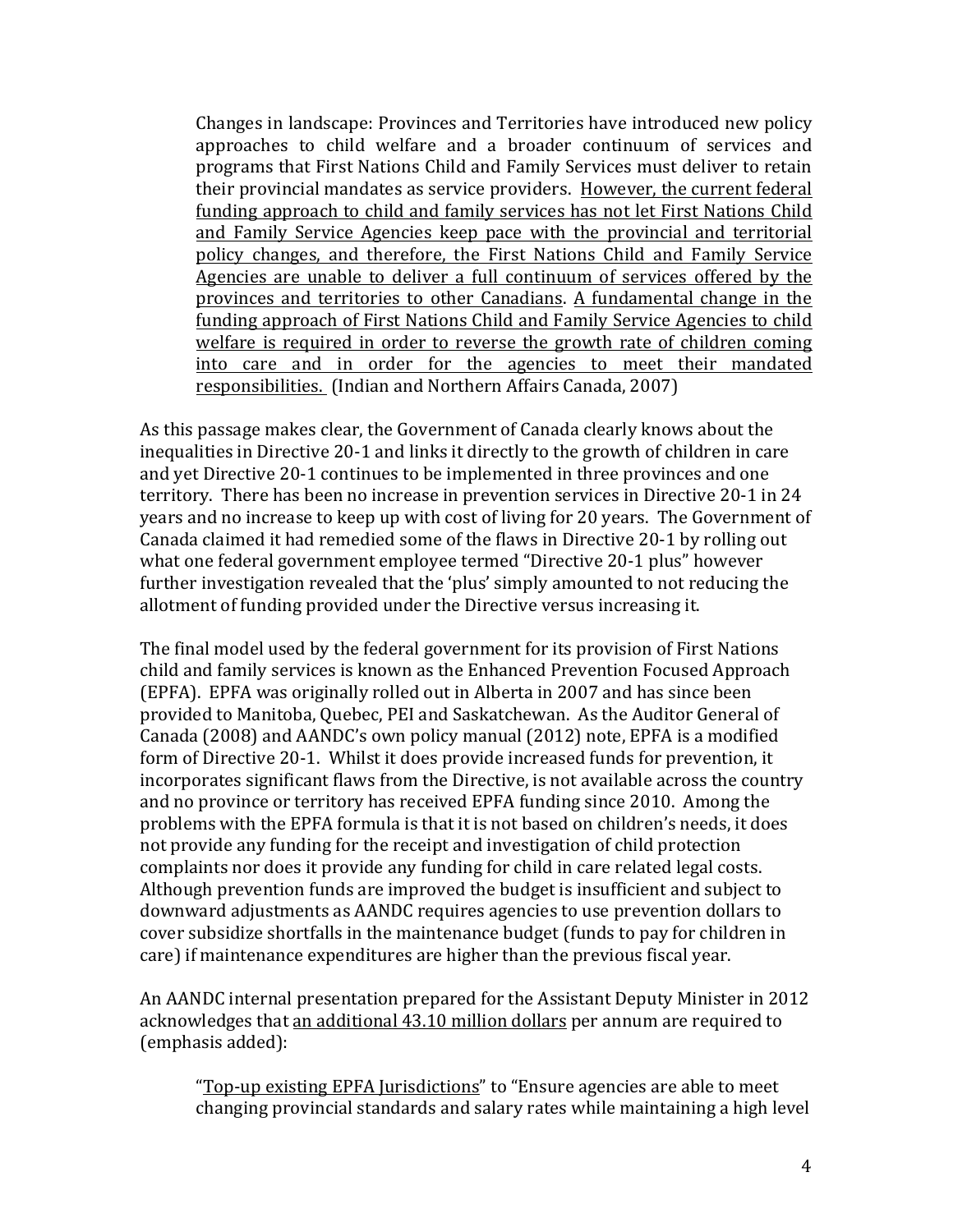of prevention programming (2012 EPFA Evaluation of NS/SK) recommendation)" and "Ensures funding remains reasonably comparable with provinces."

The theme of shortfalls across AANDC's various cost regimes and its strategy of covering off shortfalls in programs by reallocating funds from other cash strapped AANDC programs for First Nations peoples is further outlined in an internal AANDC presentation dated June 2013 entitled "Cost Drivers and Pressures- the Case for New Escalators." In 1996, the federal government capped all First Nations program (i.e.: education, health, child and family services, housing) budget increases at 2 percent per year and this remains in place. As the AANDC presentation confirms, the 2 percent escalator, which also applies to First Nations child and family services, does not properly account for inflation and increased population growth in First Nations communities let alone allow for the redress of existing inequalities across these programs (emphasis added):

Significant re-allocations from infrastructure to other programs have occurred over the past 6 years. For example, AANDC has reallocated approximately \$505 million in infrastructure dollars to Social, Education and other programs to try to fill the shortfall in these areas. Since Infrastructure was not able to cover off all Social and Economic needs in each year, other internal resources were used to cover off the remaining shortfall. This ongoing reallocation is putting pressure on an already strained Infrastructure program and has still not been enough to adequately meet the needs of Social and Education programs. 

Infrastructure funds provide vital services to First Nations such as housing, water, sanitation, and the building of First Nations schools and numerous reports demonstrate these services are dramatically under-funded and thus reducing funds further via transferring to cover off other program shortfalls heightens the inequities. AANDC's transfer of funds from First Nations infrastructure budgets heightens the risk of child welfare placement by increasing one of the key factors contributing to First Nations' children being removed from their familiesinadequate housing.

In its final closing submissions to the Canadian Human Rights Tribunal, the Attorney General of Canada (2014) acting on behalf of the Minister of AANDC tries to refute the internal AANDC documents noting (identification of parties and emphasis added):

163. The Complainants (Assembly of First Nations, Caring Society and the Canadian Human Rights Commission) rely on an assortment of internal government documents, which they assert are admissible for the truth of their contents, either as "public documents" or admissions against interest by the Respondents (AANDC). This assertion overshoots the mark. 164. The information in these documents are not admissions. At best, they reflect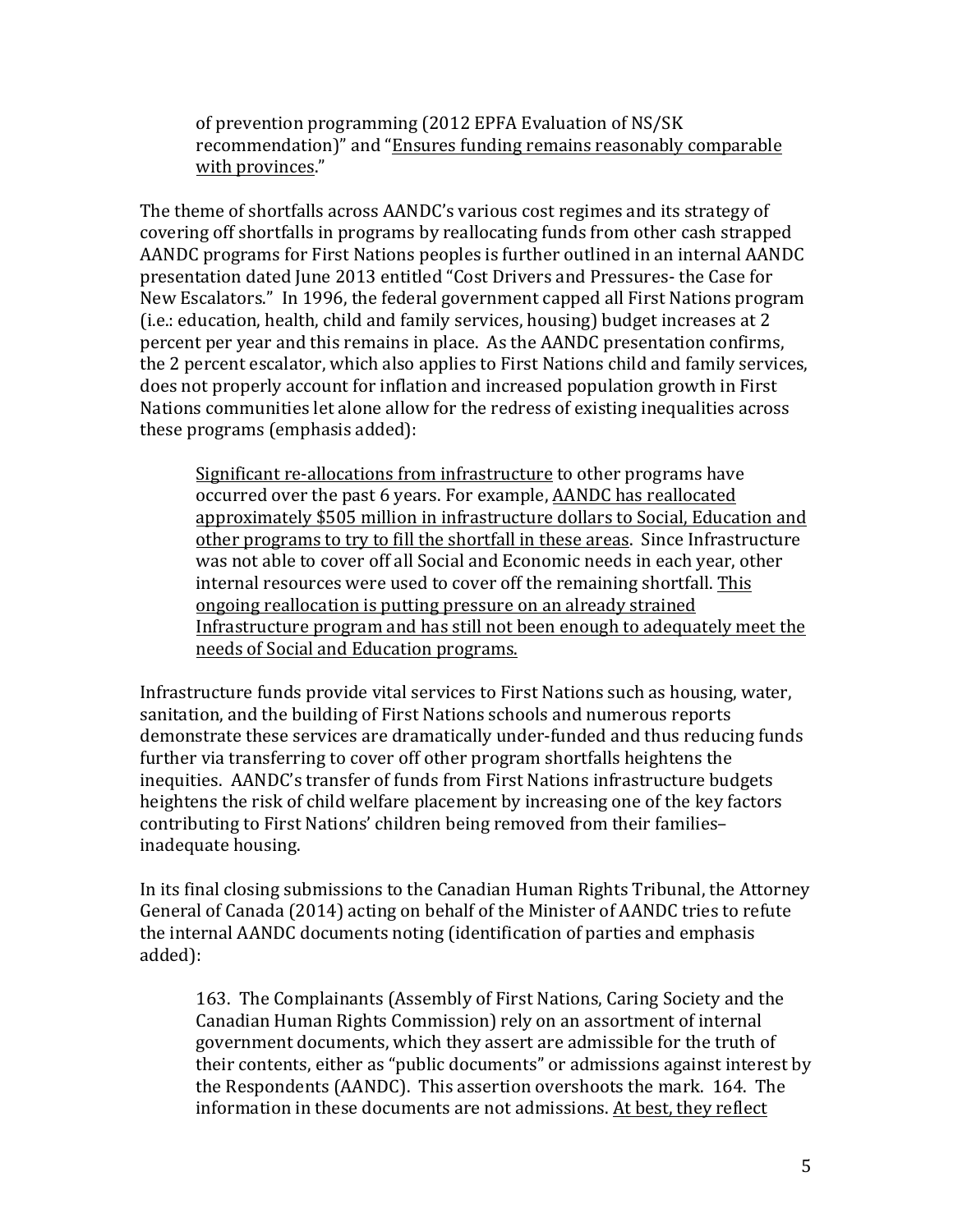personal views of employees of the department at particular points of time. While these documents have been admitted into evidence, the Tribunal should assess their weight contextually with reference to the Respondent's viva voce evidence regarding their proper interpretation.

However, AANDC never produced any evidence supporting its contention that the documents were personal views of employees or that the views shared in these documents were incorrect.

In response to public inquires about the inequities in First Nations child and family services, AANDC has repeatedly pointed to the increases in the First Nations child and family service budget over the past 14 years. However, as AANDC's presentation "Aboriginal Affairs and Northern Development Canada's Role as a Funder in First Nations Child and Family Services " (Updated May 2013 and retrieved from the AANDC website on February 2, 2015) notes these increased costs are largely attributed to children being placed in care versus increases in prevention services. Quoting directly from the presentation:

The reason for this growth in funding was mainly due to the fact that maintenance costs [costs related to children being placed in foster care] per child had more than doubled since 1998-1999. This increase in maintenance costs was driven by: increases in the rates charged by the provinces; an increase in costs for, and the number of, special needs children in care and the greater reliance by agencies on institutional care.

Even in regions receiving EPFA, only a small percentage of the increase in AANDC's budget for First Nations Child and Family Services can be attributed to increased prevention costs. As AANDC's presentation (Updated May 2013) makes clear, absolutely no additional EPFA money has been provided to First Nations children and families in Ontario, BC, New Brunswick, Newfoundland & Labrador and the Yukon Territory.

The federal government funds non-First Nations child and family service providers to provide services to First Nations children where there is no First Nations child welfare agency at higher funding levels with greater flexibility and fewer reporting requirements. This not only evidences what one federal government official termed "woefully inadequate" funding levels, but also incentivizes non-culturally appropriate service delivery contrary to Canada's obligations pursuant to the Covenant. 

# **Questions for Canada**

The decision of the Canadian Human Rights Tribunal in the First Nations child and family services case is still under reserve but the Tribunal rules of procedure indicate the ruling will be issued in the spring of 2015 meaning it will be available to the Government of Canada at the time of its in person review before the Committee.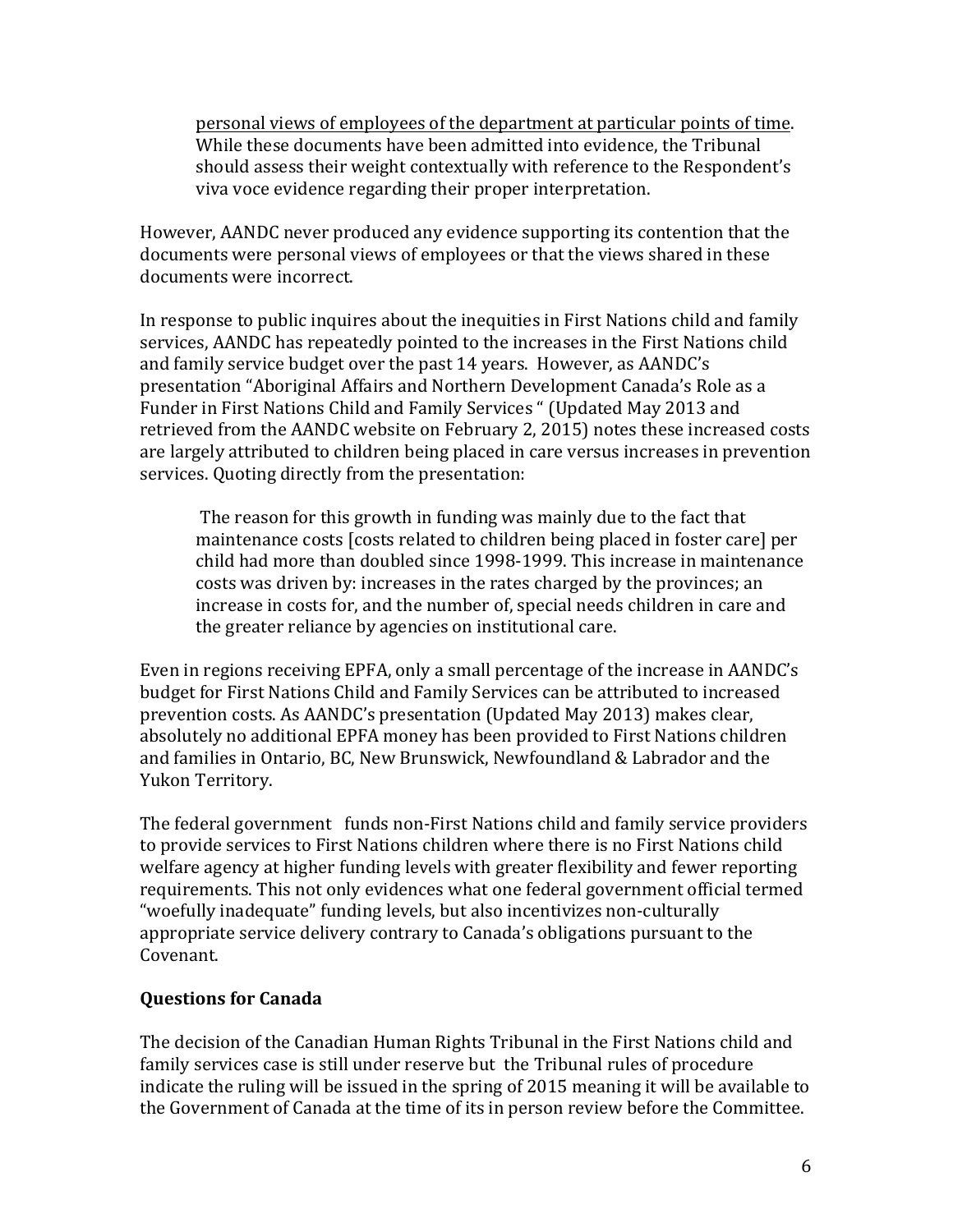Given the grave consequences of removing First Nations children from their families due to inequitable government policies and programs, we respectfully request Canada be asked the following questions:

- 1. Why is the government of Canada not taking immediate and effective measures to remedy the longstanding inequalities in First Nations child and family services despite its own documents confirming the flawed and inequitable child and family services and the resulting unnecessary removals of First Nations children from their families?
- 2. Can Canada specifically identify how it ensures First Nations child and family services are culturally appropriate?
- 3. Can Canada provide a copy of the Canadian Human Rights Tribunal decision in the First Nations Child and Family Services case T1340/7008 expected to be released in the spring of 2015 and explain in detail how it is responding to the decision?
- 4. Why is the government of Canada reallocating vast amounts of funds from infrastructure funding targeted for vital services such as First Nations schools, housing, water and sanitation to cover off shortfalls in the First Nations Child and Family Services program, First Nations education and social assistance versus increasing the overall budget for First Nations services?
- 5. Why did Canada not mention the Canadian Human Rights case on First Nations child and family services in its report to this committee in the "Aboriginal people and foster care" section of its country report set out on page 25 given that the subject matter directly engages articles 2 and 10 of the Covenant?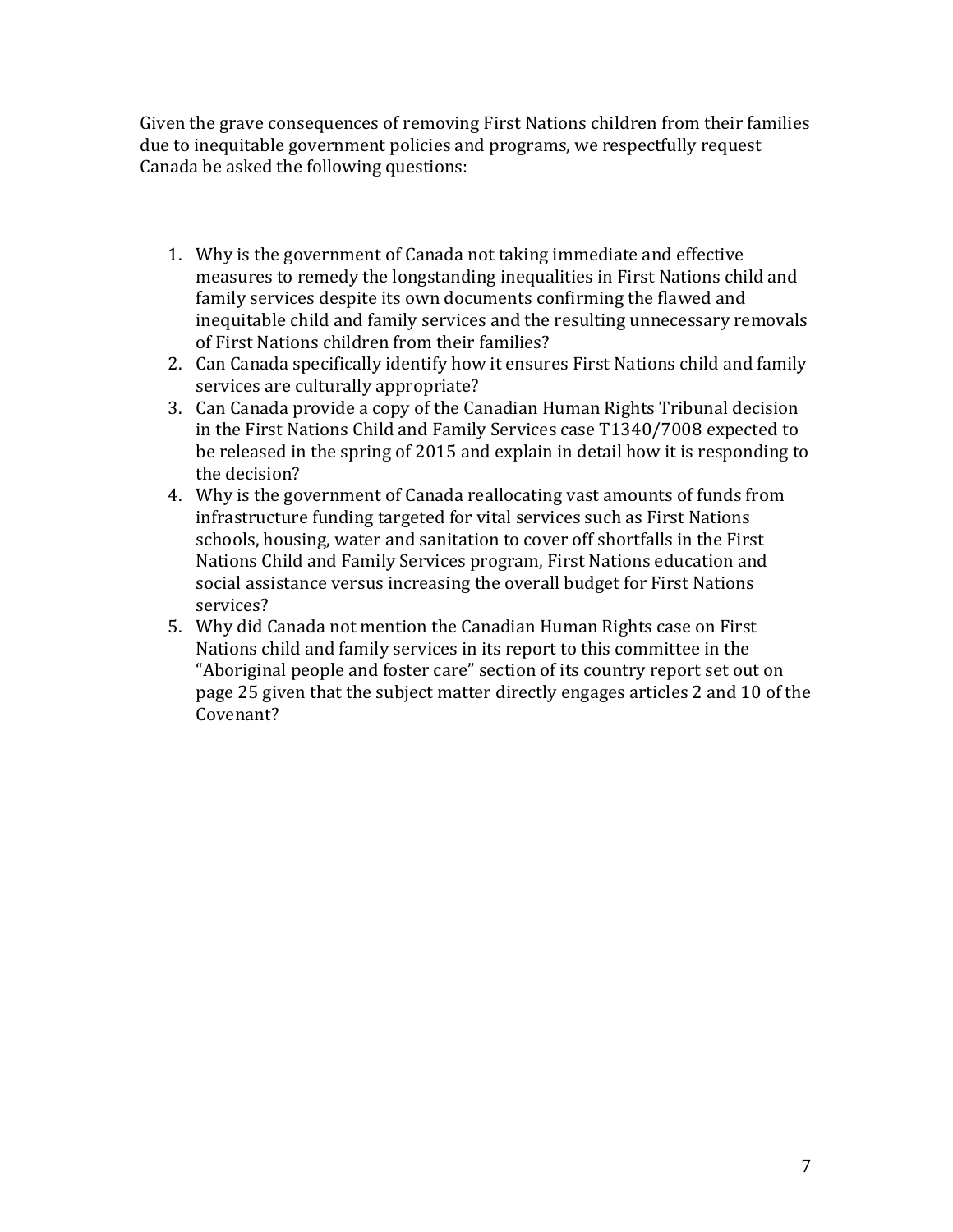## **References:**

- Aboriginal Affairs and Northern Development Canada (2012). National Social Programs Manual. Ottawa: Aboriginal Affairs and Northern Development.
- Aboriginal Affairs and Northern Development Canada (August 29, 2012). First Nations Child and Family Services Program (FNCFS): the Way Forward. Presentation to Francois Ducros, ADM, ESPDPPS.
- Aboriginal Affairs and Northern Development Canada (June, 2013). Cost Drivers and Pressures- the Case for New Escalators.
- Aboriginal Affairs and Northern Development (May 2013). Aboriginal Affairs and Northern Development Canada's Role as a Funder in First Nations Child and Family Services. Retrieved February 2, 2015 at https://www.aadncaandc.gc.ca/eng/1100100035210/1100100035218
- Auditor General of Canada (2008). *First Nations child and family services program-Indian and Northern Affairs Canada. 2008 May: Report of the Auditor General of Canada*. Retrieved October 4, 2009 from http://www.oagbvg.gc.ca/internet/English/aud\_ch\_oag\_200805\_04\_e\_30700. tml#hd3a
- Auditor General of Canada (2011). *Programs for First Nations on Reserves, June 2011 Status* Report of the Auditor General of Canada. Retrieved January 5, 2012 at http://www.oagbvg.gc.ca/internet/English/parl\_oag\_201106\_04\_e\_35372.html
- Attorney General of Canada (representing the Minister of Indian and Northern Affairs) (2014). Respondent's closing arguments submitted to the Canadian Human Rights Tribunal in First Nations Child and Family Caring Society et al. v. Attorney General of Canada: T1340/7008.
- Canadian Human Rights Commission (2014). Closing submissions of the Canadian Human Rights Commission submitted to the Canadian Human Rights Tribunal in First Nations Child and Family Caring Society et al. v. Attorney General of Canada: T1340/7008.